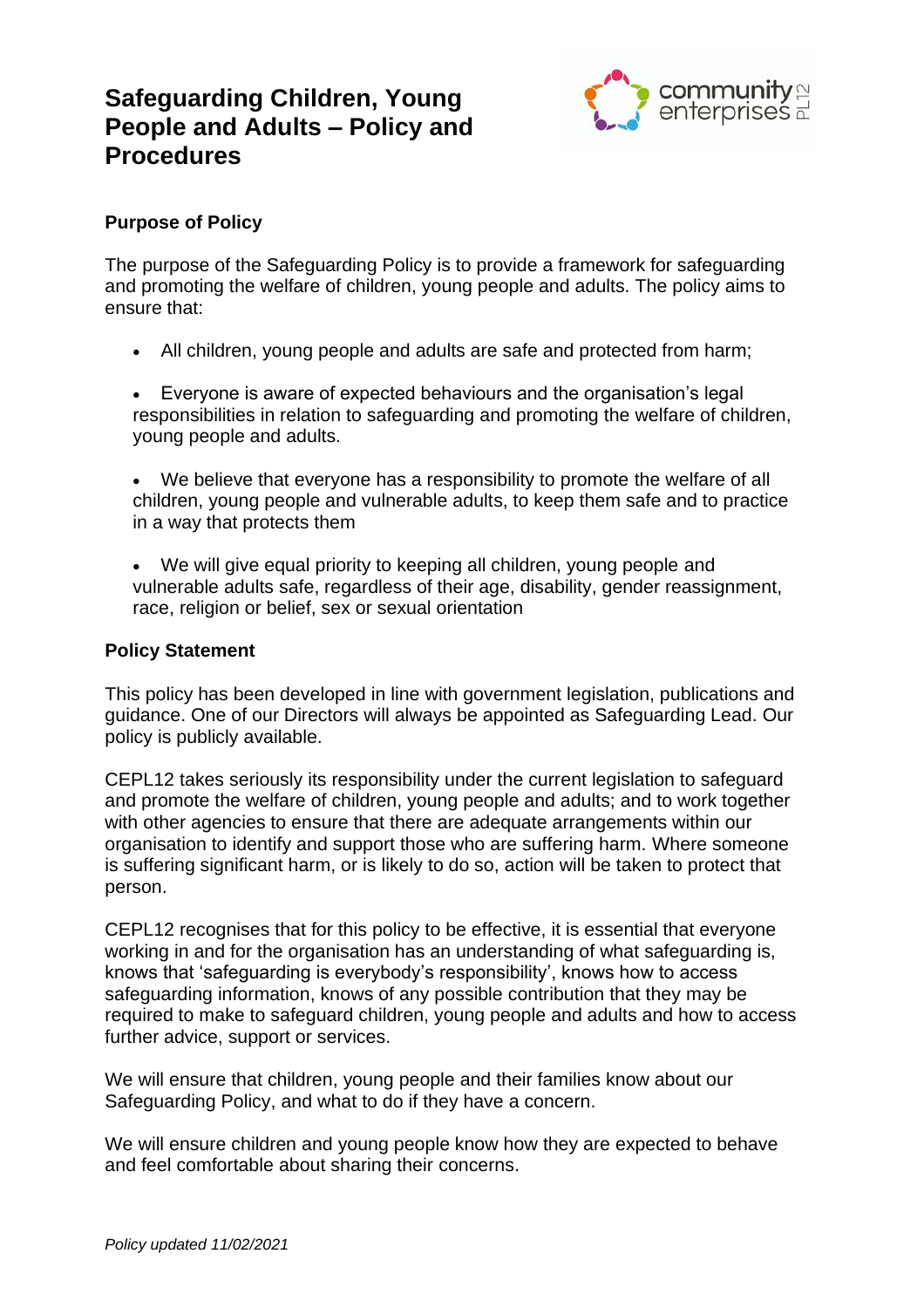## **Individual responsibilities**

#### *Knowledge and understanding*

CEPL12 recognises that safeguarding is not just about protecting children, young people and adults from deliberate harm. It also relates to health and safety more generally.

It can involve a range of potential issues such as: bullying, including cyberbullying (by text message, on social networking sites, and so on), peer on peer and prejudice-based bullying; racist and homophobic or transphobic abuse; sexting; substance misuse; issues which may be specific to a local area or population, for example gang activity and youth violence and other particular issues affecting children including domestic violence, sexual exploitation, female genital mutilation, extremist behaviour and radicalisation, forced marriage and modern slavery.

Everyone associated with CEPL12 must maintain an attitude of 'it can happen here' and be aware of the signs and indicators of abuse. Everyone will know how to respond to someone who discloses abuse, or for whom they have a concern, and the procedure to be followed in appropriately sharing a concern of possible abuse or a disclosure of abuse.

#### *Safe recruitment*

CEPL12 operates safer recruitment practices including making sure that:

- statutory duties to undertake required checks on staff who work with children are complied with in line with the Disclosure and Barring Service requirements for Regulated Activity; the Child Care Act 2006 and Childcare (Disqualification) Regulations 2009
- statutory guidance relating to volunteers is followed
- recruitment panel members are properly trained.

Our recruitment policy and induction process include information on our arrangements and systems for safeguarding, code of conduct and details of the Safeguarding Lead. Everyone will be provided with opportunities to receive appropriate training which is regularly updated, in order to develop their understanding of the signs and indicators of abuse and of the organisation's safeguarding procedures.

Should we dismiss or remove someone because they have harmed a child or poses a risk of harm to a child or would have done so if they had not left, we will report this to the Disclosure and Barring Service (DBS) and any appropriate professional or regulatory body.

#### *Working with third parties*

We will seek to ensure the suitability of adults working with and in the presence of children and vulnerable adults at any time. When services are delivered by a third party or agency, we will check that the person presenting themselves is the same person on whom appropriate checks have been made.

Our safeguarding policies and procedures will be reviewed and updated annually.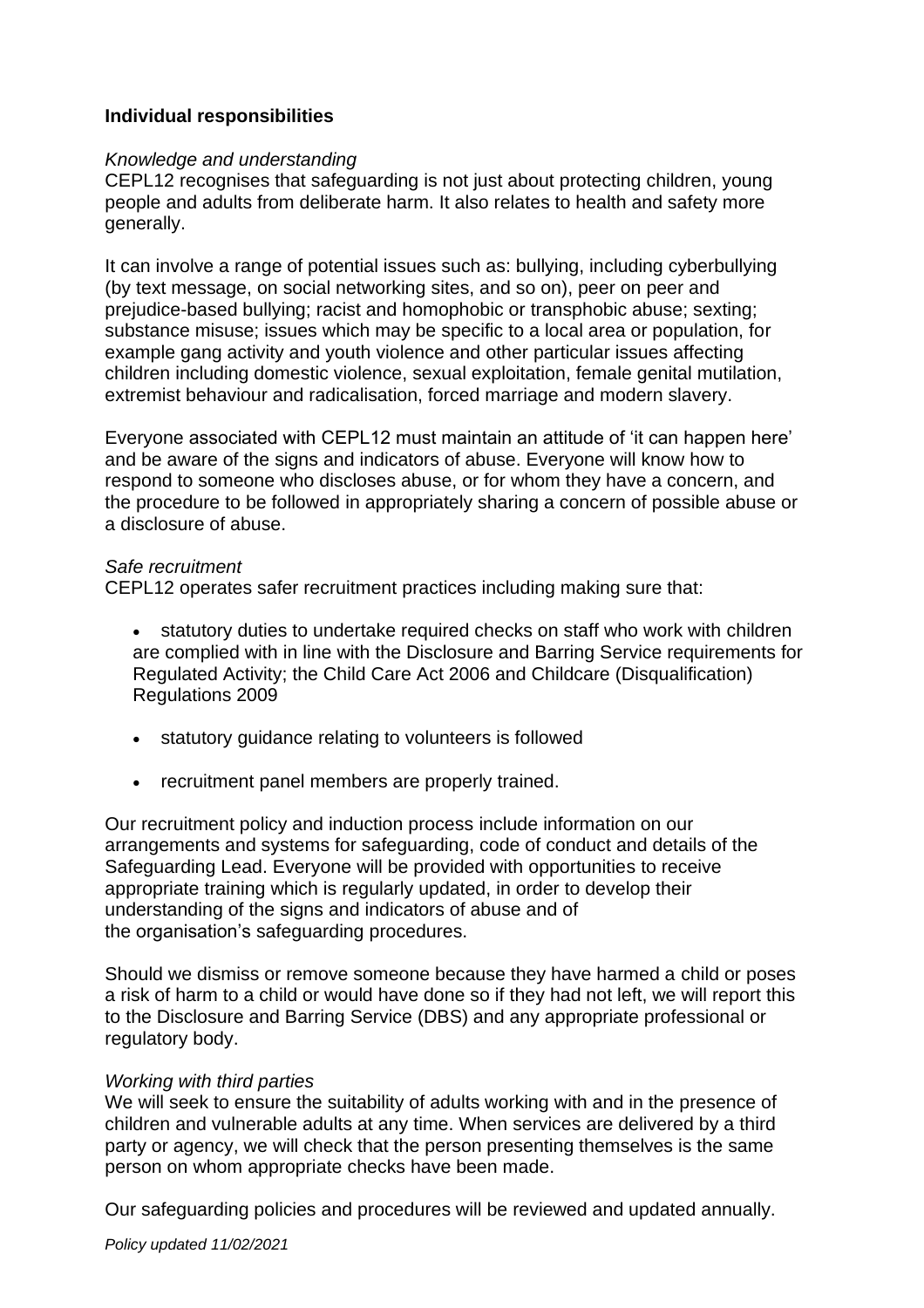## **Procedures to underpin Good Practice**

#### **If a child, young person or adult makes an allegation or disclosure of abuse against an adult or other child or young person, everyone should:**

- stay calm and listen carefully;
- reassure the person that s/he has done the right thing in telling you;
- not investigate or ask leading questions;
- let the person know that s/he will need to tell the Safeguarding Lead;
- not promise to keep what they have been told a secret;
- inform the Safeguarding Lead as soon as possible; and
- make a written record of the allegation, disclosure or incident which will be signed, and dated. See Form appended below.

## **Confidentiality and Information Sharing**

Information sharing is vital to safeguarding and promoting the welfare of children, young people and adults. A key factor identified in many serious case reviews (SCRs) has been a failure by practitioners to record information, to share it to understand its significance and then take appropriate action.

- we recognise that all matters relating to protection are confidential;
- we will disclose personal information about a child, young person or adult on a need to know basis only;
- everyone will know that they have a responsibility to share information with other agencies in order to safeguard children, young persons or adults;
- everyone is aware that they cannot promise to keep secrets which might compromise the safety or well-being of a child, young person or adult, or that of another; and

we will always share our concerns with the Multi-Agency Referral Unit (MARU), unless to do so could put the child, young person or adult at greater risk of harm, or impede a criminal investigation. If in doubt, we will consult with the MARU.

#### **Whistleblowing**

Everyone is encouraged to raise concerns about the attitude and actions of colleagues where these are inappropriate or unsuitable.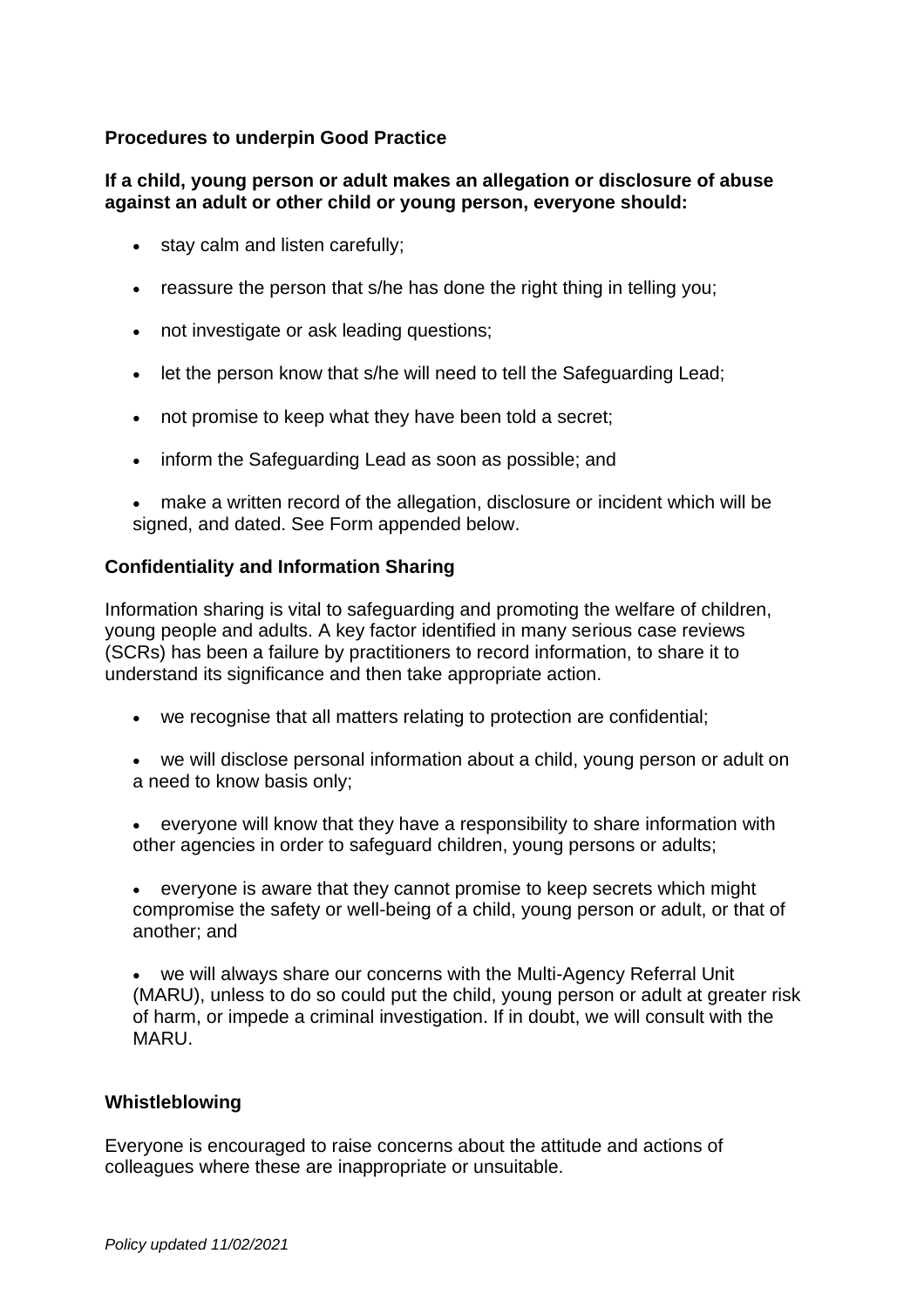## **Managing Allegations against individuals who work for us.**

We are aware of the possibility of allegations being made against someone who works in our organisation. They can be made by children, young person or adults or other concerned adults. Everyone in our organisation has been made aware of the process to be followed if such an allegation is made.

In such circumstances we will:

- report the matter to the Multi-Agency Referral Unit
- consider the safeguarding arrangements of the child, young person or adult to ensure they are not in contact with the alleged abuser;
- consider the rights of the individual concerned for a fair and equal process of investigation;
- ensure that the appropriate disciplinary procedure is followed, including whether suspending that person from work or volunteering for us until the outcome of any investigation is deemed necessary;
- advise the Disclosure and Barring Service (DBS) and any other appropriate regulatory or professional body where the individual has been disciplined or dismissed as a result of the allegations founded or would have been if they have resigned.

#### **Supporting Staff and volunteers**

We recognise that staff and volunteers working in our organisation who have become involved in the case of an individual who has suffered harm, or appears likely to suffer harm, may find the situation stressful and upsetting. We support them by providing an opportunity for them to discuss their anxieties with the Safeguarding Lead, or another person and/or a representative as appropriate.

Our Safeguarding Lead has access to support, and to appropriate workshops, courses or meetings as organised or recommended by the Cornwall and Isles of Scilly Safeguarding Children Board (CIoSSCB), Safeguarding Standards Unit (SSU) or Local Authority (LA).

## **Training**

Everyone will have access to appropriate safeguarding training which is **regularly updated** in order to keep it in line with local and national guidance/legislation. We will also, as part of our induction, issue information in relation to our Safeguarding Policy and any other policy and information related to safeguarding and promoting our Safeguarding Policy to all newly appointed individuals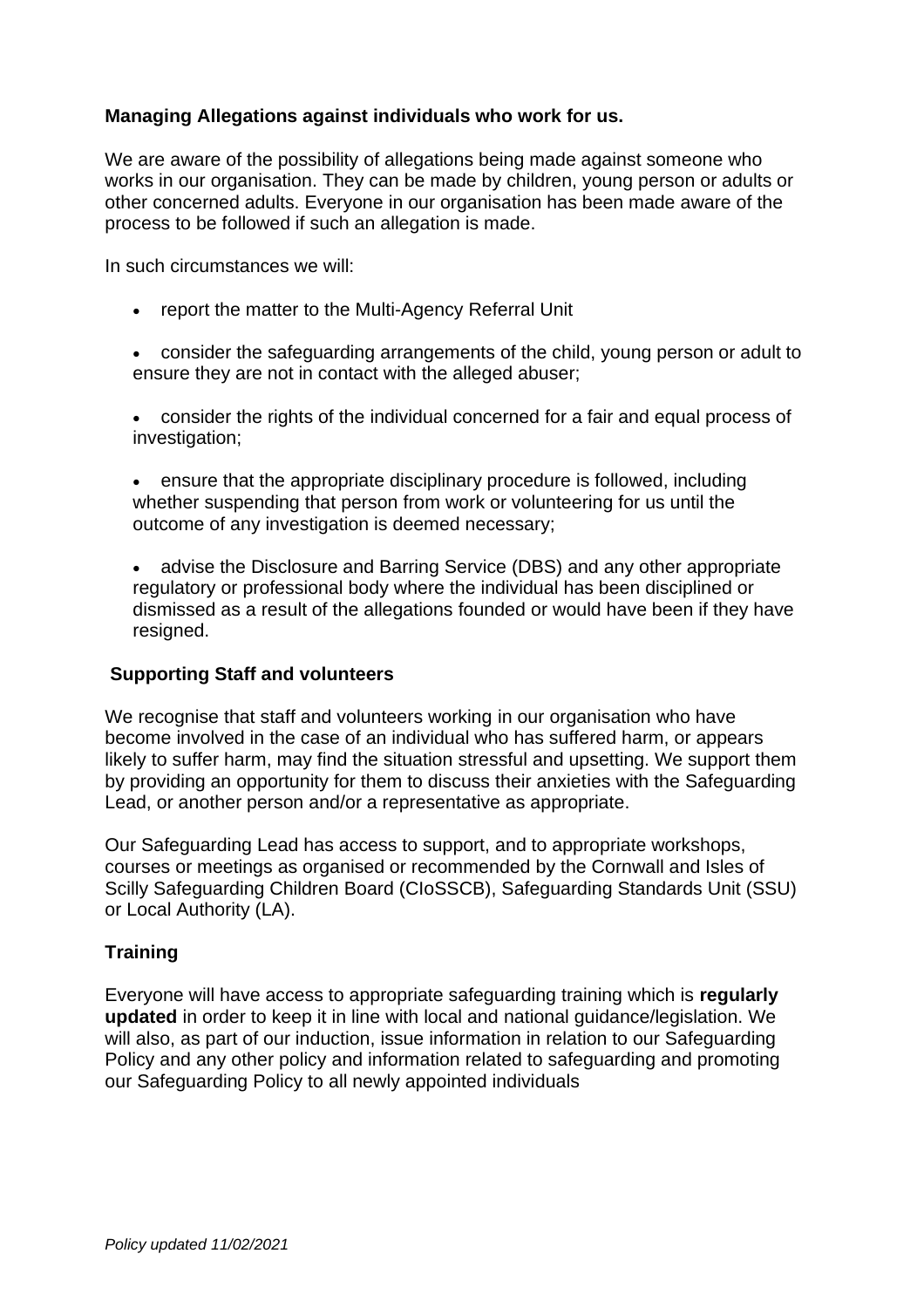## **Guidelines for Working With Children, Young People and Adults**

**Do** treat everyone with respect

**Do** provide an example you wish others to follow

**Do** respect a person's right to personal privacy

**Do** encourage children, young people and vulnerable adults to feel that you are approachable

**Do** remember that someone else might misinterpret your actions, no matter how well intentioned

**Do** listen to and respect children and young people

**Do NOT** have any inappropriate physical or verbal contact with others

**Do NOT** allow yourself to be drawn into inappropriate attention seeking behaviour such as tantrums or crushes

**Do NOT** exaggerate or trivialise abuse issues

**Do NOT** discuss abuse issues outside of Community Enterprises PL12

**Do NOT** show favouritism to any individual

**Do NOT** make suggestive remarks or gestures to, about or in the presence of others

**Do NOT** smoke or swear in the presence of others.

**Do NOT** give children, young people or vulnerable adults sweets, cigarettes or presents

**Do NOT** give children, young people or vulnerable adults your phone number or email address

**Do NOT** ring email or text them

**Do NOT** invite anyone to your home alone

**Do NOT** rely on just your good name to protect you

**Do NOT** conduct or plan activities outside the scope of Community Enterprises PL12 agreed terms of reference.

**Do NOT** engage in social media or online friendships with people who are users of Community Enterprises PL12 services.

**Do NOT** take photographs without authority.

If you have any cause for concern about any of the above, please feel able to discuss them with a member of the Safeguarding Lead.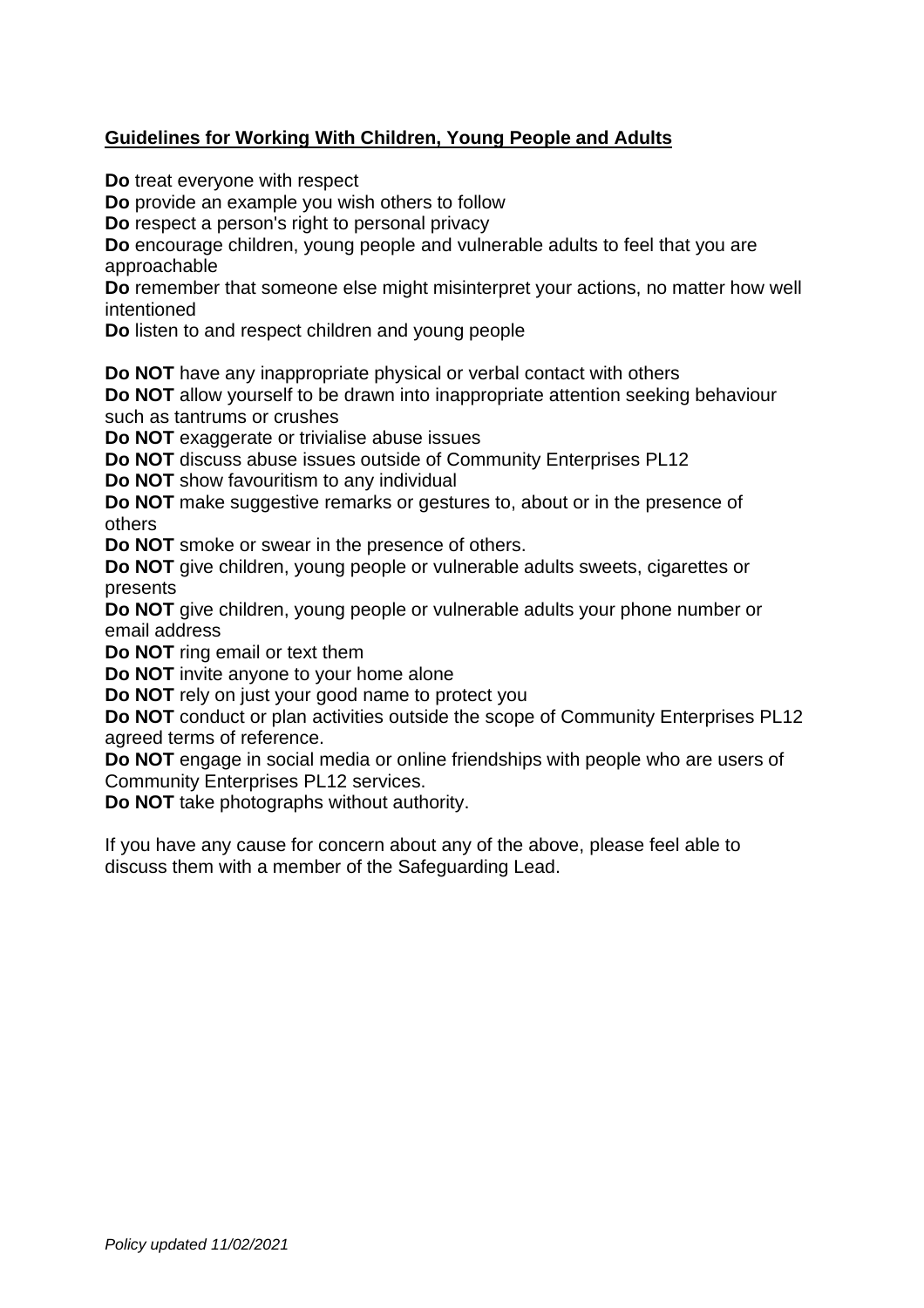## **Cause for Concern Form**

| Details of child, young person or adult allegedly abused:                                                   |
|-------------------------------------------------------------------------------------------------------------|
| Gender: M / F                                                                                               |
|                                                                                                             |
| Details of child, young person or adult's family/guardian/carers:                                           |
| What is alleged (what is said to have happened in the child, young person or<br>adult's own words exactly)? |
|                                                                                                             |
|                                                                                                             |
| What was seen and                                                                                           |
|                                                                                                             |
| Record of discussion with child, young person or vulnerable adult (what was<br>said by those involved       |
|                                                                                                             |
|                                                                                                             |
| Date, time and place of occurrence and other                                                                |
|                                                                                                             |
| Who was involved in incident and in what                                                                    |
| <b>Identity of alleged</b>                                                                                  |
| Were parents/carers informed if so by whom and                                                              |
|                                                                                                             |
| Date:                                                                                                       |